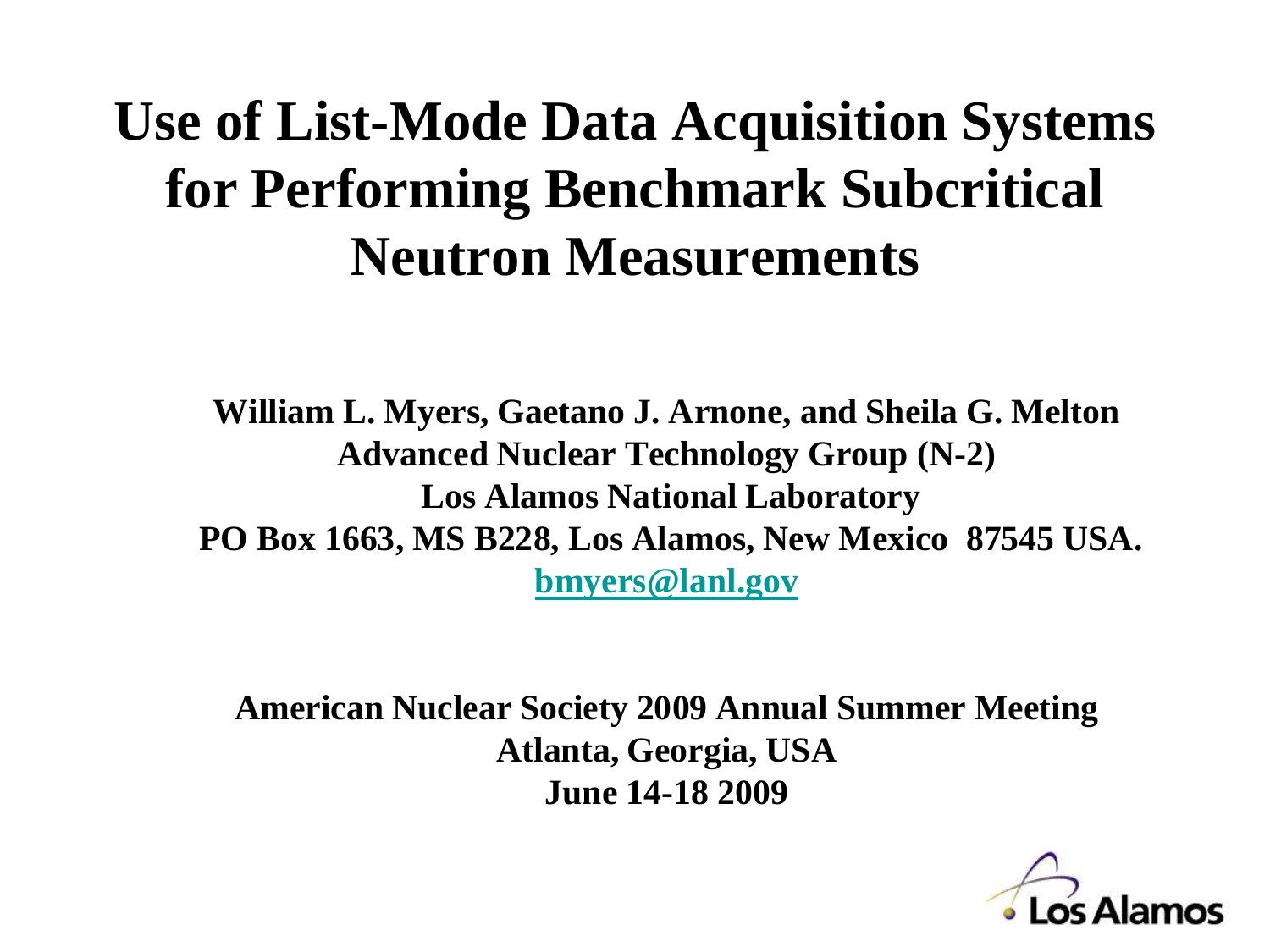# **What is List-mode Data Acquisition?**

**Recording a data set that can include the following information for each detection event:**

Timing information Channel number Pulse height information Particle type Etc.

**Data List allows different software algorithms to process the data.**

**Original Data stream is kept intact.**

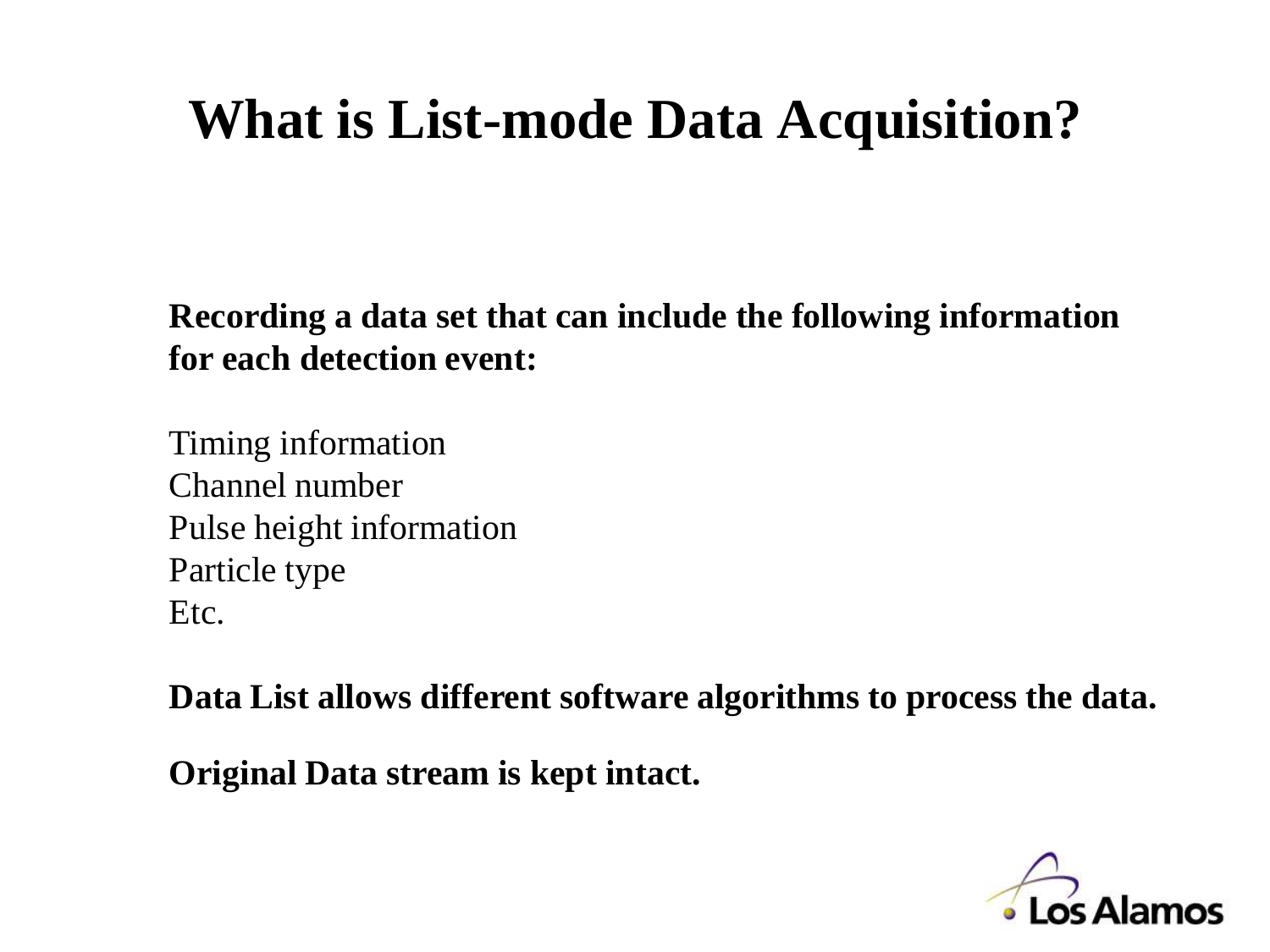### DAQ System Block Diagram



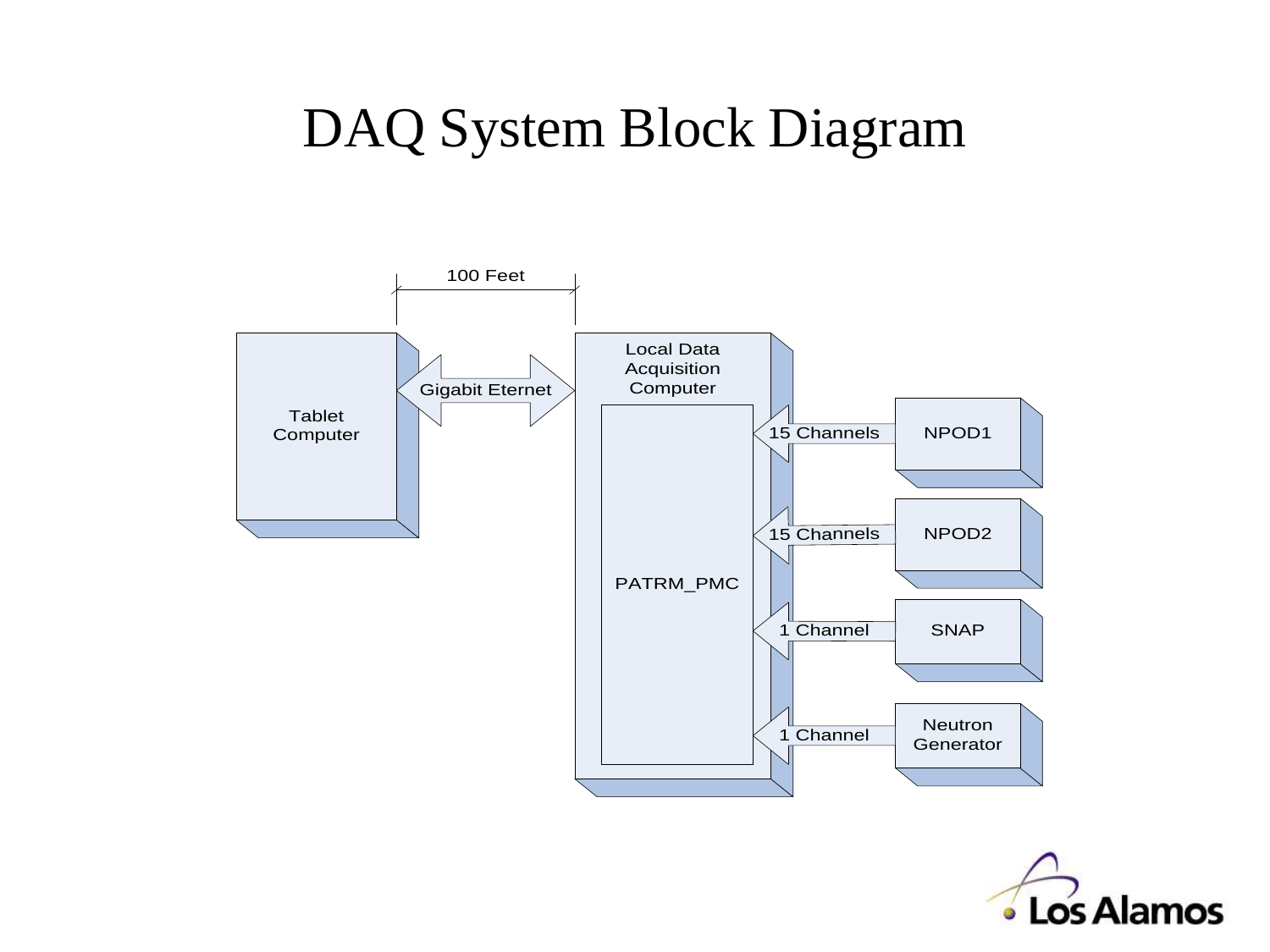# **Basic Block Diagram of the PATRM/PMC Card Design**



Basic design can be engineered to just about any form factor.

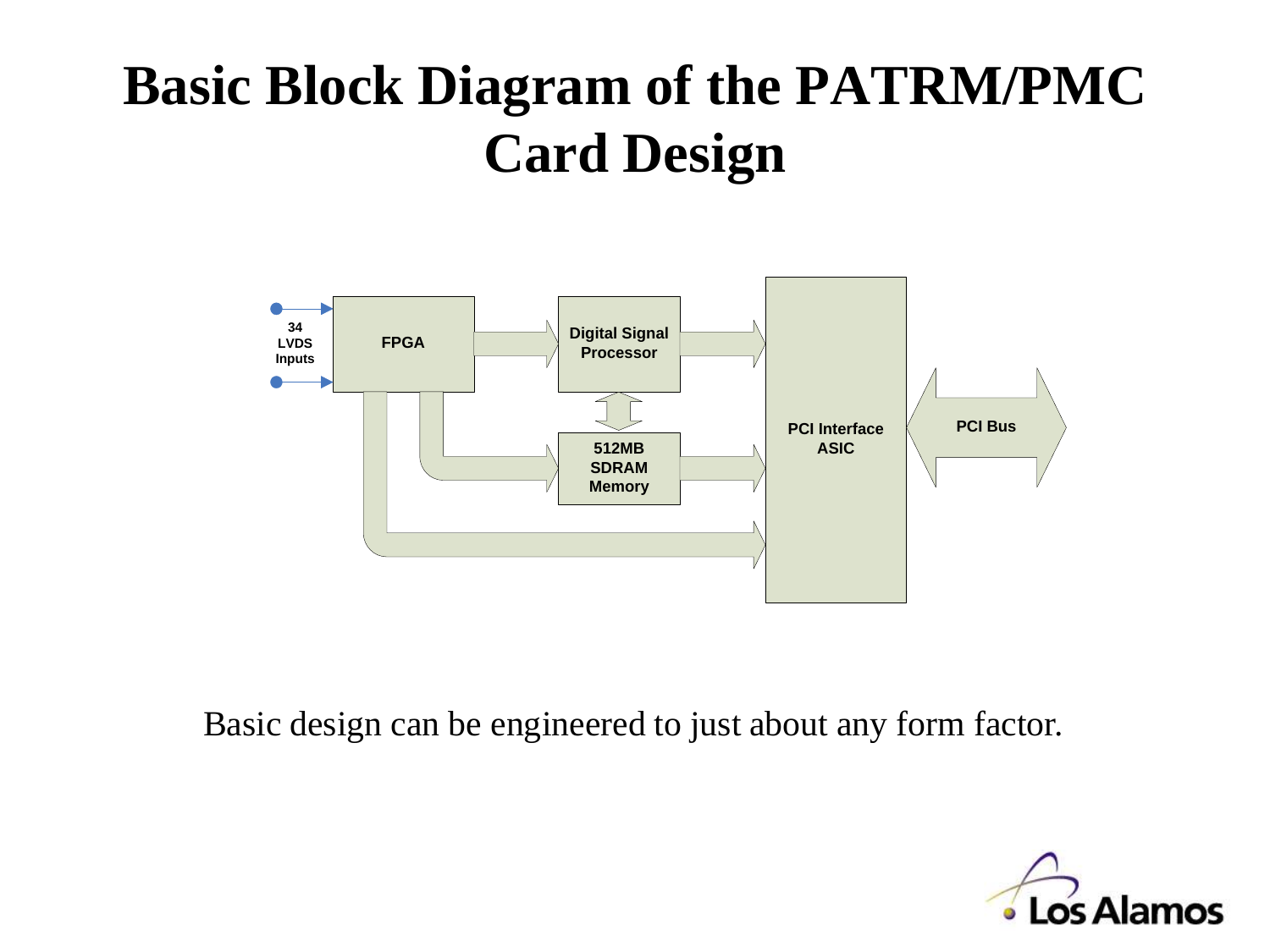#### PATRM\_PMC Photograph



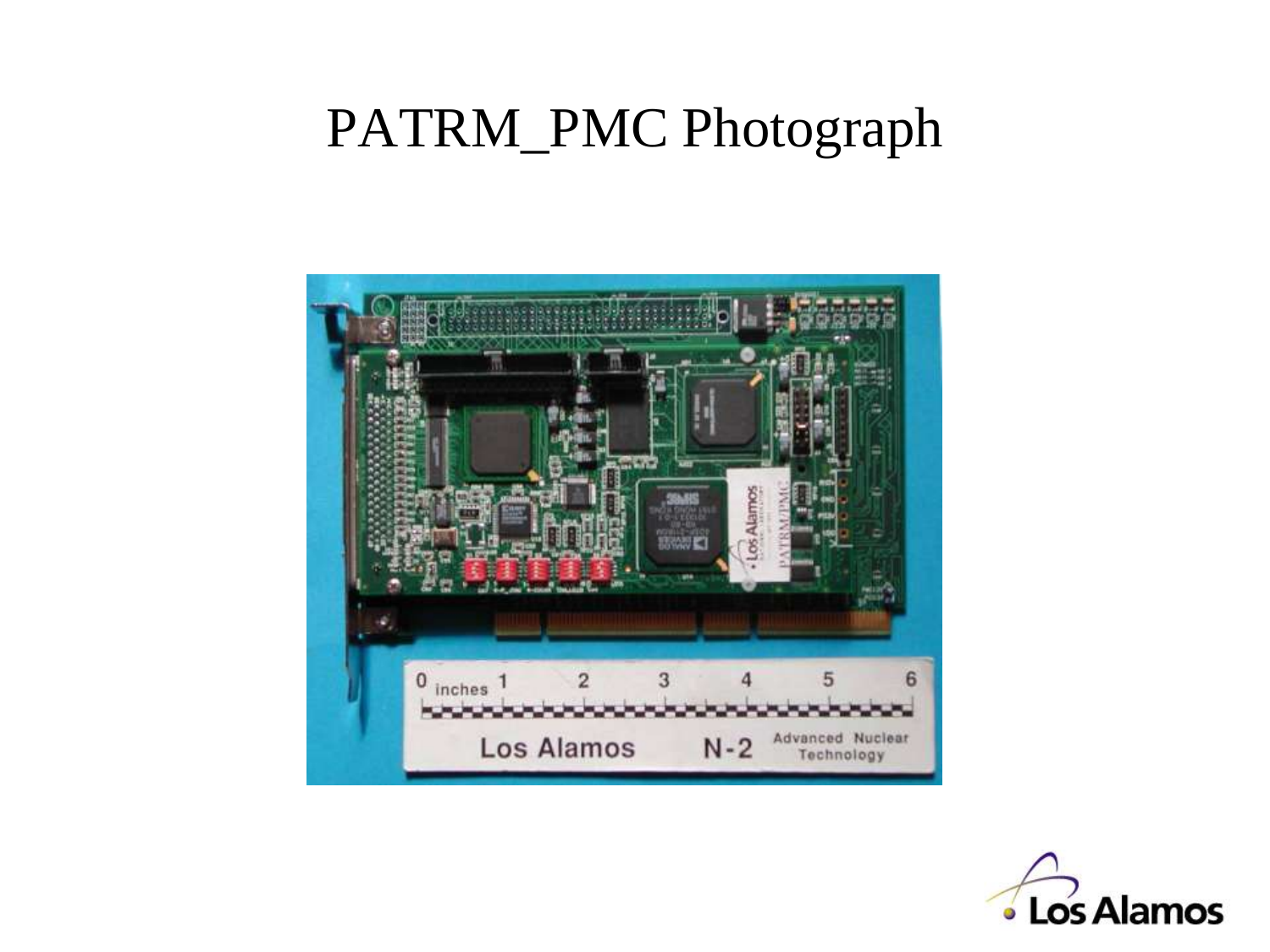#### Labview Based Control Interface



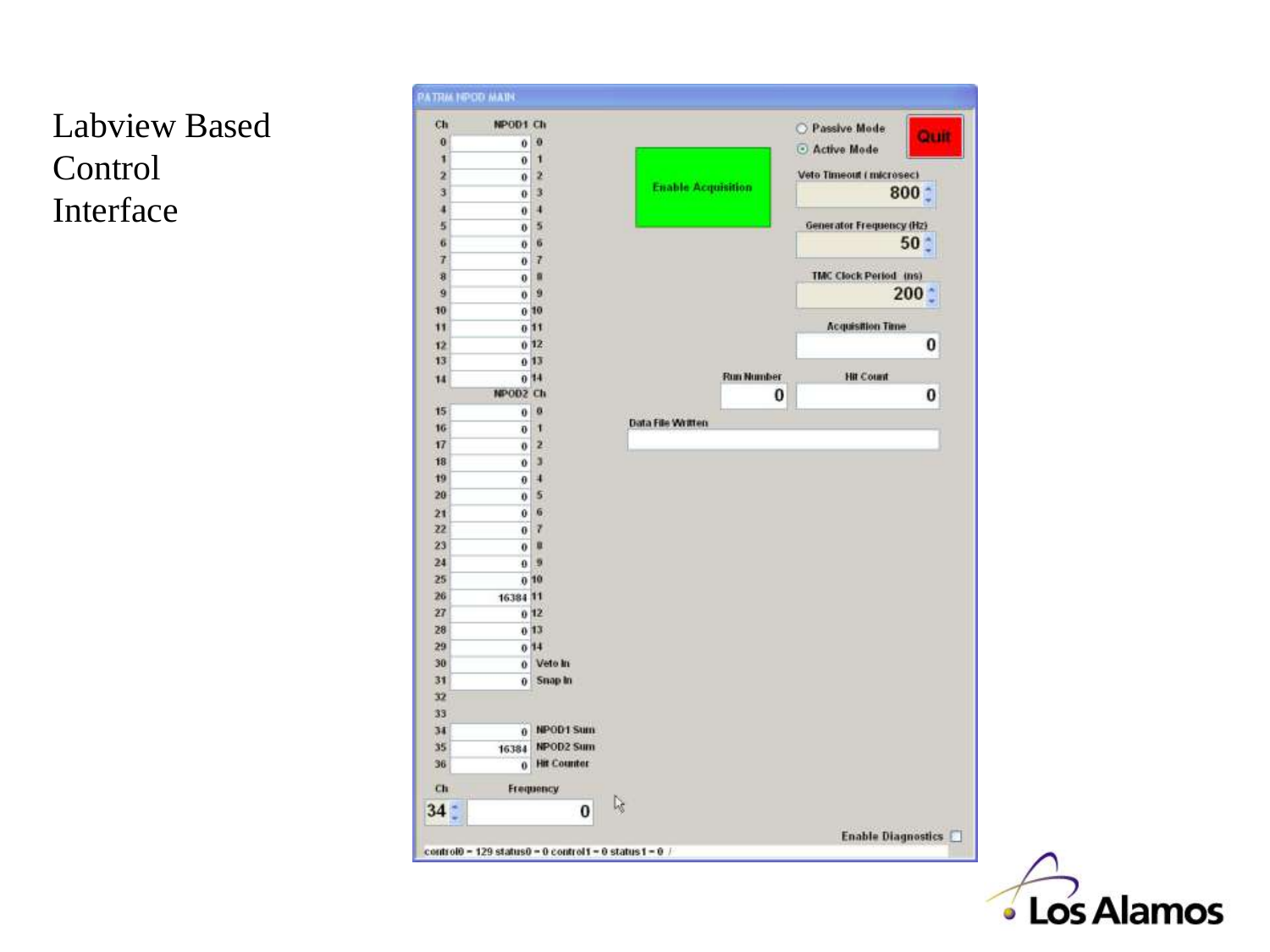## Real World verses Modeling Domain







Environmental effects